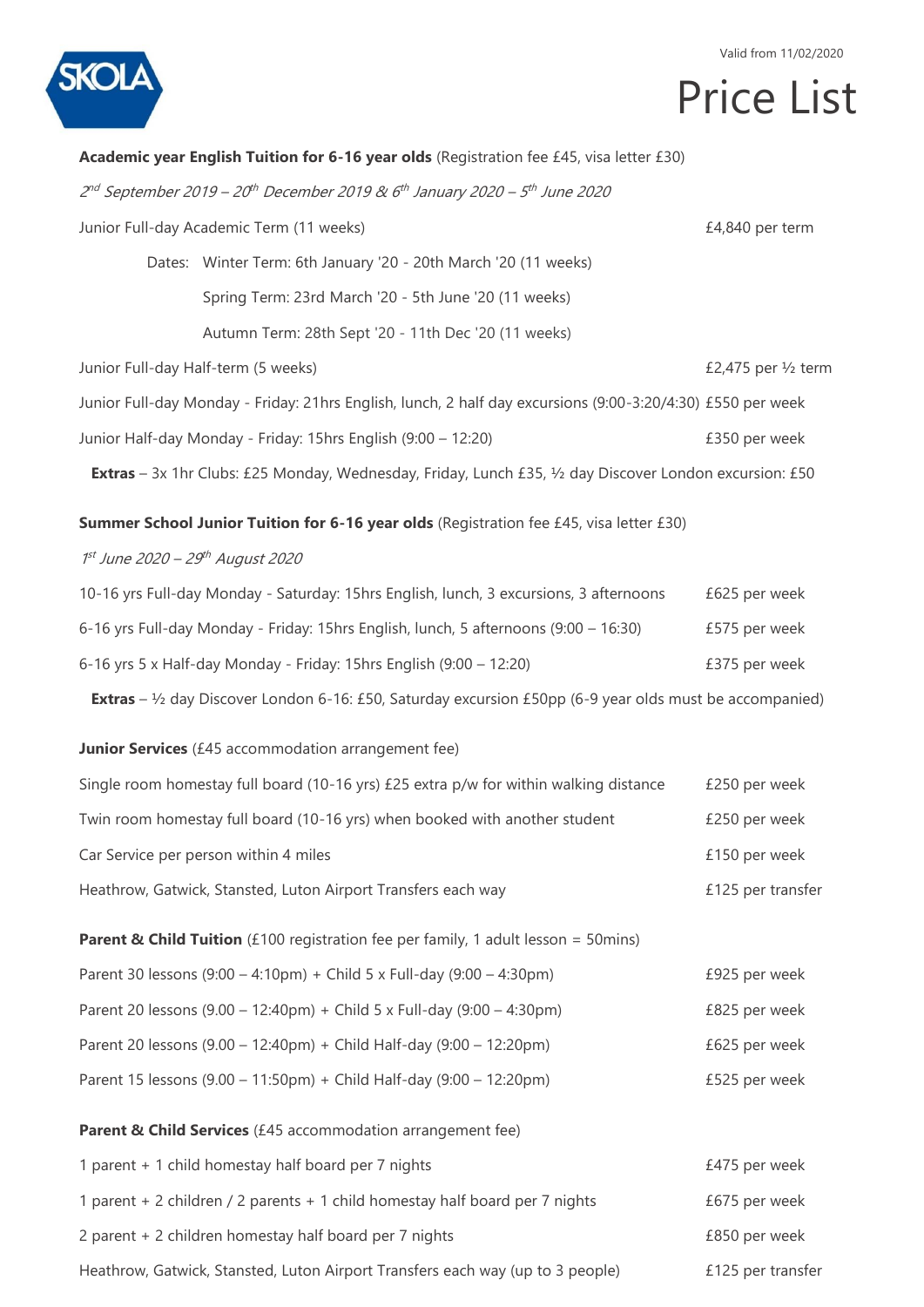

SKOLA English in London: 27 Delancey Street, NW1 7RX SKOLA Camden Annex: 126 Albert Street, NW1 7NE SKOLA Primrose Hill: 2 Regent's Park Road, NW1 7AY Tti School for adults: 148 Camden High Street, NW1 ONE





YOUNG<br>LEARNERS

### **SKOLA English in London – Academic year 6-16 and Summer 10-16**



#### **SKOLA Camden, Annex – Summer 10-16**



**SKOLA Primrose Hill – Summer 6-9**

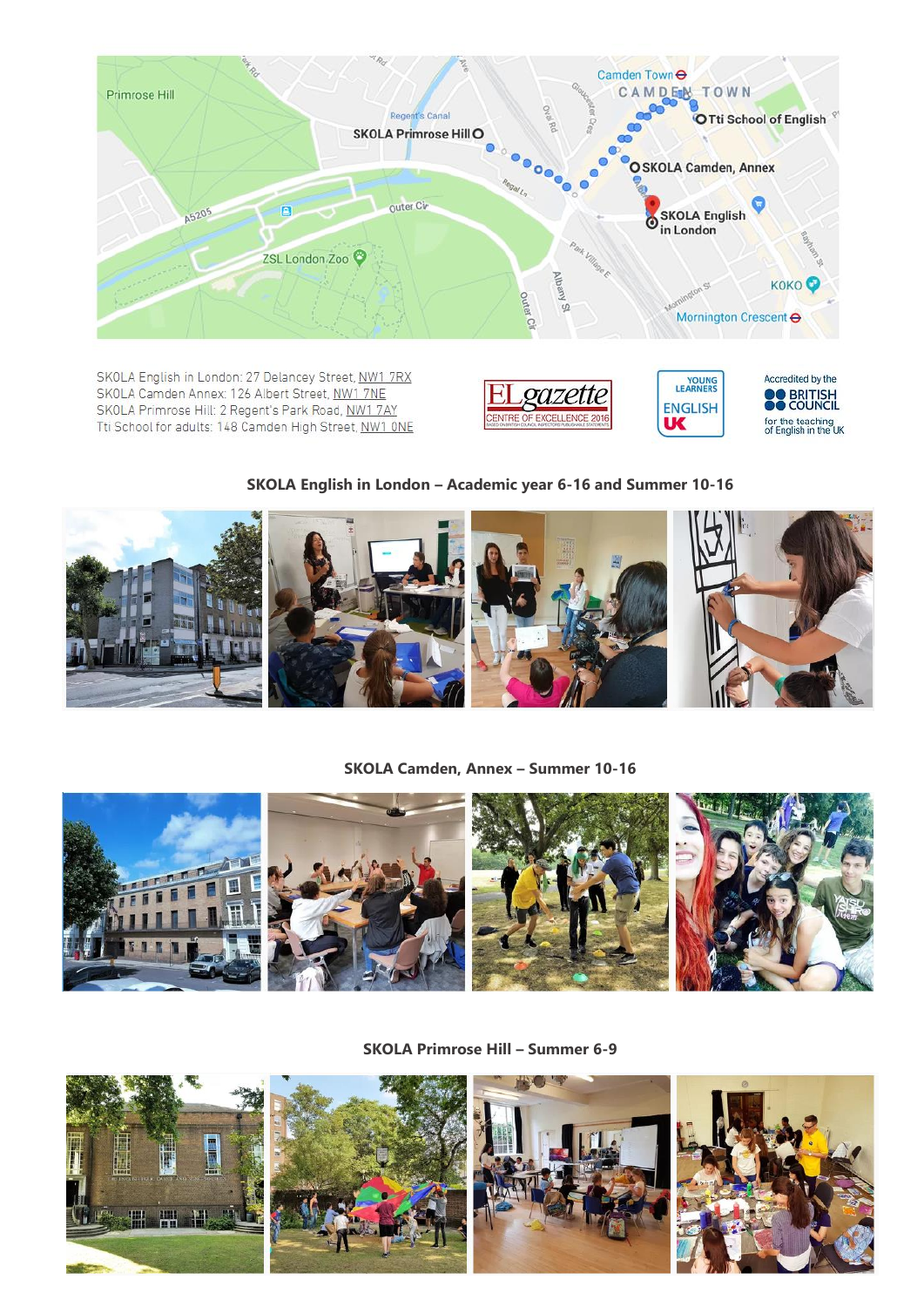# Information sheet



Ben Toettcher [info@skola.co.uk](mailto:info@skola.co.uk) +44 20 7387 7575

#### Why come to SKOLA?

- 1. Students from all over the world every week of the year  $-50$  nationalities this year
- 2. Excellent British Council inspection EL Gazette centre of excellence
- 3. High satisfaction from clients  $4.0*$  recommendation average from parents, students & Google
- 4. Great locations on beautiful Georgian streets between Regent's Park & Camden Town
- 5. Perfect for families adults can study with our partner Tti School on our parent and child packages
- 6. Long history of teaching English we are celebrating our 50th year!

#### Discount Codes

- 5%: SIBLING when booking more than one student at a time
- 5%: RETURN for returning students
- 5%: EARLY for registrations made at least 3 months in advance
- 10%: LONG for courses longer than 5 weeks

#### The Academic Year Timetable: September - May

| Time            | Monday                 | Tuesday                | Wednesday              | Thursday               | Friday                 |
|-----------------|------------------------|------------------------|------------------------|------------------------|------------------------|
| $8:50 - 9:00$   | Arrive at the school   | Arrive at the school   | Arrive at the school   | Arrive at the school   | Arrive at the school   |
| $9:00 - 10:00$  | Placement test         | Grammar & Vocab        | English skills         | Grammar & Vocab        | English skills         |
| $10:10 - 11:10$ | Getting to know you    | English skills         | Everyday English       | Pronounciation         | <b>English Project</b> |
| $11:20 - 12:20$ | Everyday English       | <b>British Culture</b> | <b>English Project</b> | <b>English Project</b> | Presentations          |
| $12:30 - 1:00$  | Lunch in Restaurant    | Lunch in Restaurant    | Lunch in Restaurant    | Lunch in Restaurant    | Lunch in Restaurant    |
| $1:10 - 2:10$   | <b>British Culture</b> | Discover London        | <b>British Culture</b> | Discover London        | <b>British Culture</b> |
| $2:20 - 3:20$   | History / Geography    | Discover London        | Science / Maths        | Discover London        | The Arts               |
| $3:30 - 4:30$   | Optional Clubs (extra) | Discover London        | Optional Clubs (extra) | Discover London        | Optional Clubs (extra) |